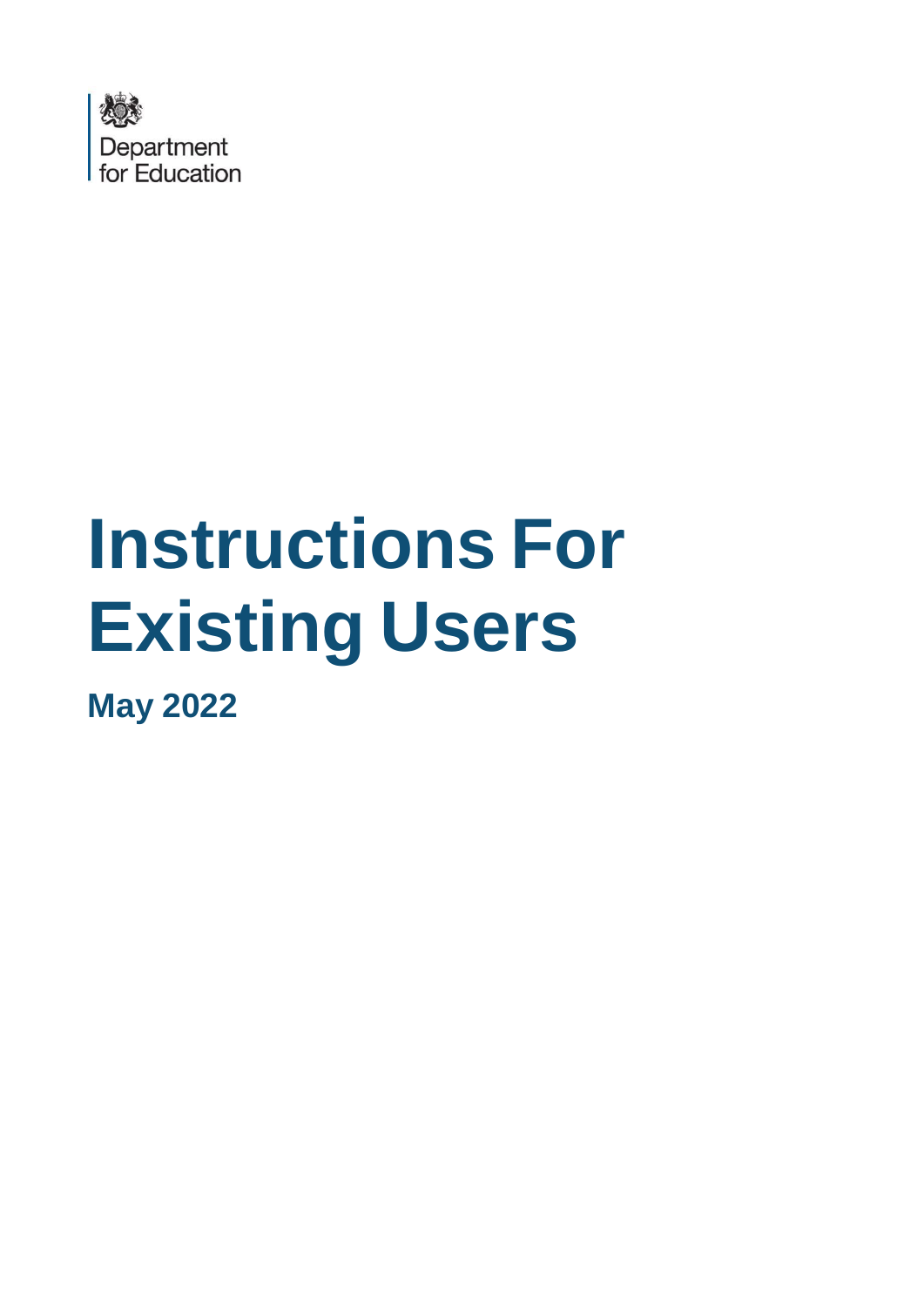## **Login Details for Existing Users**

To complete the checking exercise you should log into the appropriate checking website for your key stage with your existing username and password.

- If you have forgotten your username please use the 'Forgotten username' link on the login page. You will be required to enter your email address and to give the answer to your security question.
- If you have forgotten your password please use the 'Forgotten password' link on the login page. You will be required to enter your username, your email address and to give the answer to your security question. A new temporary password will be automatically emailed to you.
- Due to spam filtering please check your junk/clutter folder if the password has not arrived within a few minutes.

Once you have logged into the website with your username and temporary password you will be required to create a new password of your own choice.

Please note your new password must contain at least 10 characters, including an upper case and a lower case letter, a number and a special character (for example #/?).

- If you are unable to complete the 'Forgotten username' or 'Forgotten password' links, you will need to contact your Headteacher/Principal who can check your username or reset your password under the 'Manage Users' tab on the checking website.
- If you are a Headteacher/Principal and are unable to complete the 'Forgotten username' or 'Forgotten password' links, please use the 'New Headteacher/Principal account' enquiry on the 'Contact Us' page

### **Manage User Facility**

It is important for the Headteacher/Principal to log in to the checking exercise website to check the current usernames and accounts held for the school. By using the **'Manage User'** facility, the Headteacher/Principal can create 'User' accounts for members of staff as well as an 'Administrator' account.

#### **Please note these accounts cannot be created by the Schools Helpline and must be managed by the headteacher/principal.**

The Headteacher/Principal or can also reset passwords, edit details and delete accounts for staff members. The 'Administrator' account holder can also carry out these tasks, but for 'User' accounts only.